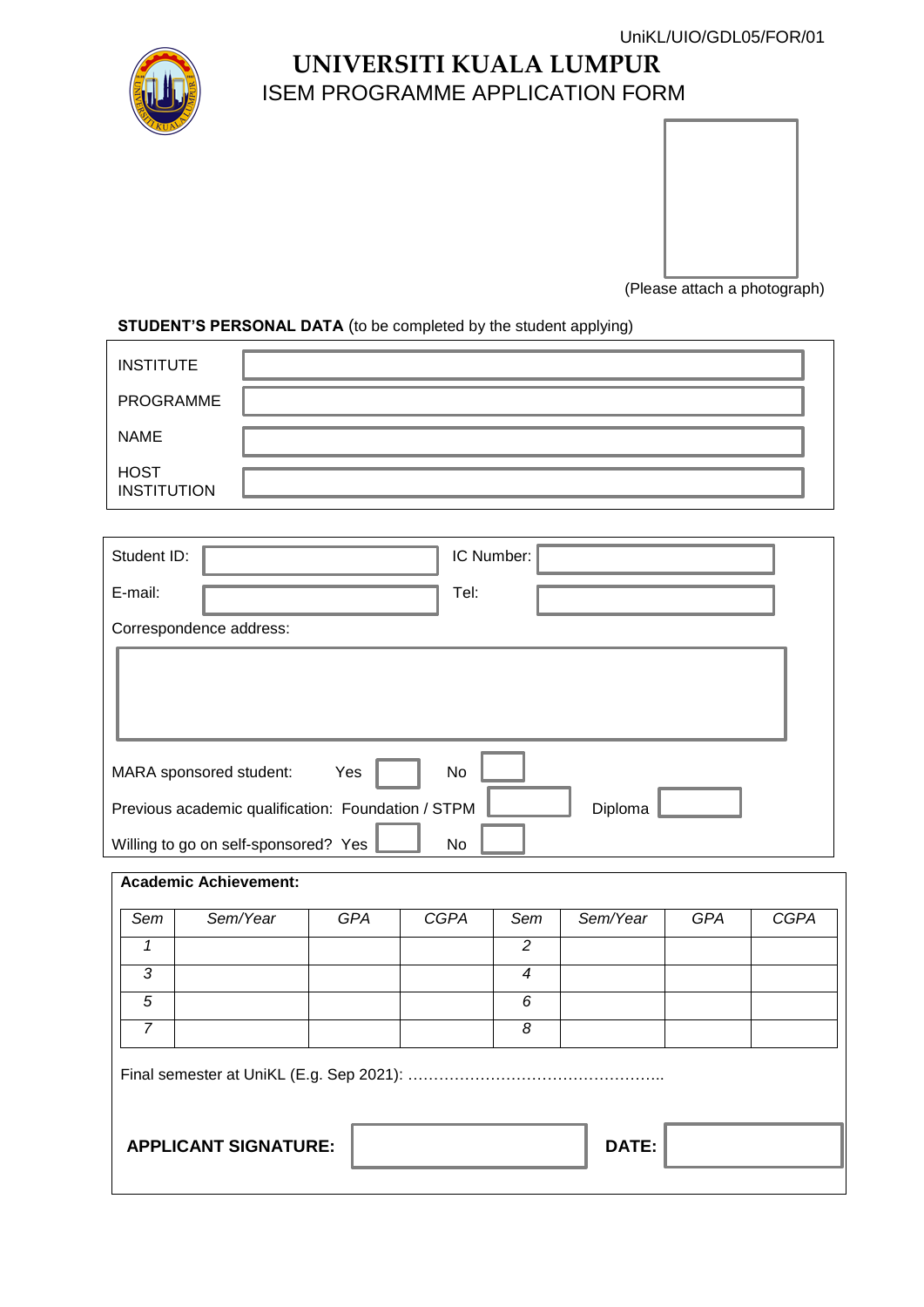| Submitted through International Partnership Head Of Section/ Coordinator: |                                                                                         |  |  |
|---------------------------------------------------------------------------|-----------------------------------------------------------------------------------------|--|--|
|                                                                           | Document Checklist:                                                                     |  |  |
|                                                                           | Curriculum Vitae (CV)<br><b>Motivation Letter</b>                                       |  |  |
| Signature & Date                                                          | <b>Semester Result Slips</b><br><b>IELTS/TOEFL</b><br>(all semesters)<br>(if available) |  |  |
| Name & Stamp:                                                             | Learning Agreement Form / Intra Agreement Form/<br>Workplan Proposal                    |  |  |

| 1. Recommendation by Head of Section: (Please refer to Appendix 1) |                                                                   |  |  |
|--------------------------------------------------------------------|-------------------------------------------------------------------|--|--|
|                                                                    | Scoring Scale: 1 (least recommended) -<br>10 (highly recommended) |  |  |
| Signature & Date                                                   | Score:                                                            |  |  |
|                                                                    | Remark:                                                           |  |  |
| Name                                                               |                                                                   |  |  |

| 2. Approval by Dean or Deputy Dean: (Please refer to Appendix 1) |         |  |  |
|------------------------------------------------------------------|---------|--|--|
| Signature & Date                                                 | Remark: |  |  |
| Name and position (stamp)                                        |         |  |  |

| 3. Confirmation by UniKL International Office: |                                                |  |  |
|------------------------------------------------|------------------------------------------------|--|--|
|                                                | Remark:                                        |  |  |
|                                                | Proceed with Mobility.                         |  |  |
|                                                | <b>Confirmed Host University:</b>              |  |  |
| Signature & Date                               |                                                |  |  |
|                                                | Source of Funding:                             |  |  |
|                                                |                                                |  |  |
| Name and position (stamp)                      | Unable to Proceed with Mobility:               |  |  |
|                                                | -- Student Withdrew Application                |  |  |
|                                                | ---------- Rejected by Host University         |  |  |
|                                                | ---------- Other; please specify: ------------ |  |  |
|                                                |                                                |  |  |